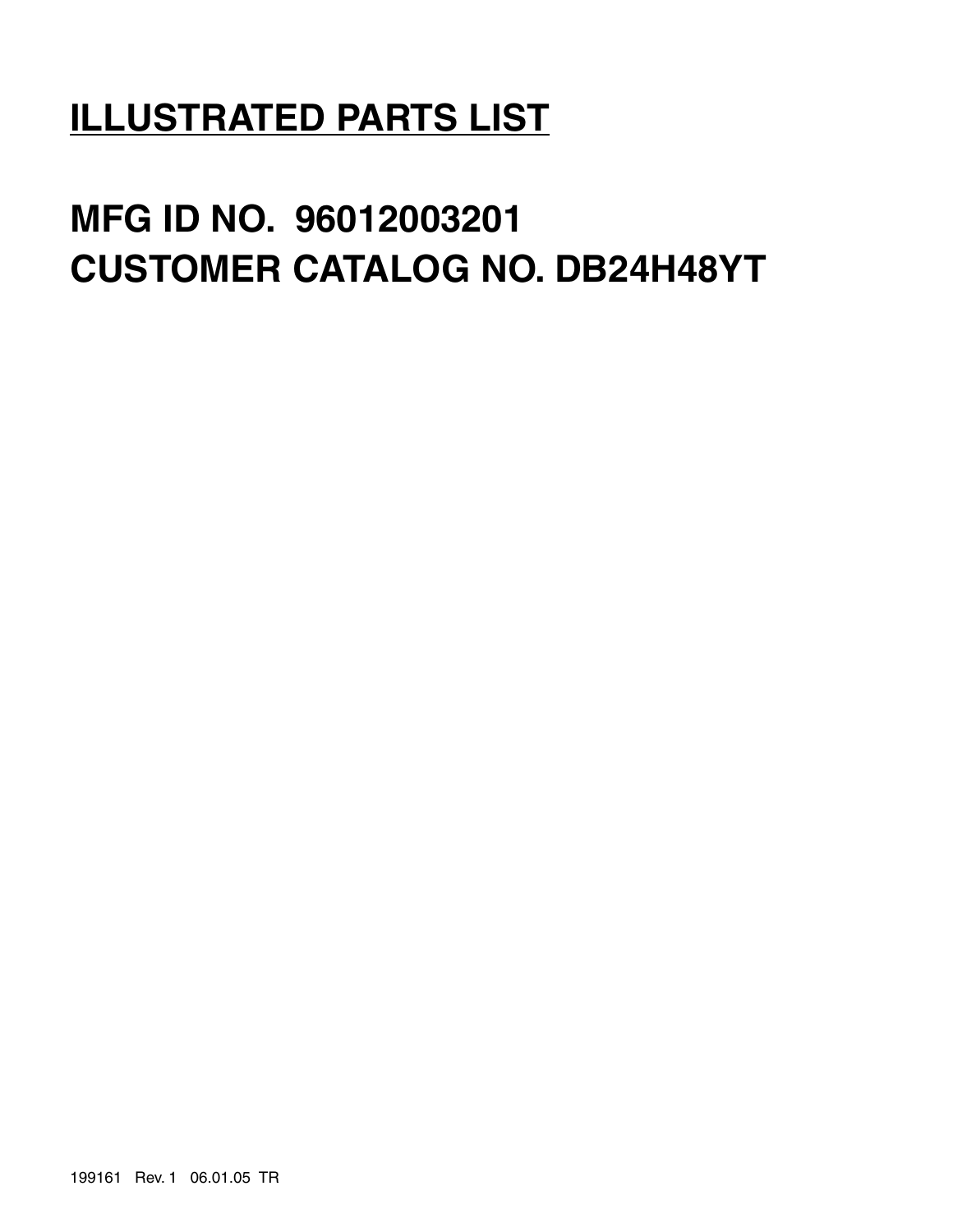**TRACTOR - MODEL NUMBER DB24H48YT (96012003201)**

#### **DECALS**



| <b>KEY</b><br>NO. | <b>PART</b><br>NO. | <b>DESCRIPTION</b>         |
|-------------------|--------------------|----------------------------|
|                   | 173589             | Decal Reflector Lh         |
| 2                 | 193939             | Decal Fender Oper          |
| 3                 | 176272             | Decal Hood Rh              |
| 4                 | 176273             | Decal Hood LH              |
| 5                 | 170563             | <b>Decal Warning Mower</b> |
| 6                 | 175291             | Decal V-Belt Schematic     |
| 10                | 157140             | Decal Fender Danger E/F    |
| 13                | 194985             | Decal RPL                  |
| 15                | 173587             | Decal Reflector Rh         |
| 16                | 172743             | Decal Ins Strg Whl         |
| 18                | 172740             | Decal Fender Logo          |
|                   |                    |                            |

#### **WHEELS & TIRES**



| <b>KEY</b><br>NO. | <b>PART</b><br>NO. | <b>DESCRIPTION</b>     |
|-------------------|--------------------|------------------------|
| 20                | 145005             | Decal Bat Dan/Psn      |
| 21                | 191659             | Decal Hood Side Panel  |
| 23                | 191652             | Decal Engine           |
| 24                | 191076             | Decal Dash             |
| 26                | 178502             | Decal Deck Caution     |
| $\sim$ $\sim$     | 166960             | Decal By Pass          |
| $\sim$            | 184310X428         | Pad Footrest Lh        |
| $\sim$ $\sim$     | 184311X428         | Pad Footrest Rh        |
|                   | 195032             | Manual, Operator's E&F |
|                   | 199161             | Manual, Parts E&F      |

| <b>PART</b><br>NO. | <b>DESCRIPTION</b>                 |
|--------------------|------------------------------------|
| 59192              | Cap Valve Tire                     |
| 65139              | <b>Stem Valve</b>                  |
| 106222X            | Tire $FT 15 \times 60 - 6$ Service |
| 59904              | Tube Front (Service Item Only)     |
| 106732X421         | <b>Rim Asm 6"front Service</b>     |
| 278H               | Fitting Grease (Front Wheel Only)  |
| 9040H              | Bearing Flange (Front Wheel Only)  |
| 106108X421         | Rim Asm 8"rear Service             |
| 138468             | Tire R T 20 x 8-8 C Service        |
| 7152J              | Tube Rear (Service Item Only)      |
| 104757X421         | Cap Axle 1 50 x 1 00               |
| 144334             | Sealant, Tire (10 oz. Tube)        |
|                    |                                    |

**NOTE:** All component dimensions given in U.S. inches 1 inch = 25.4 mm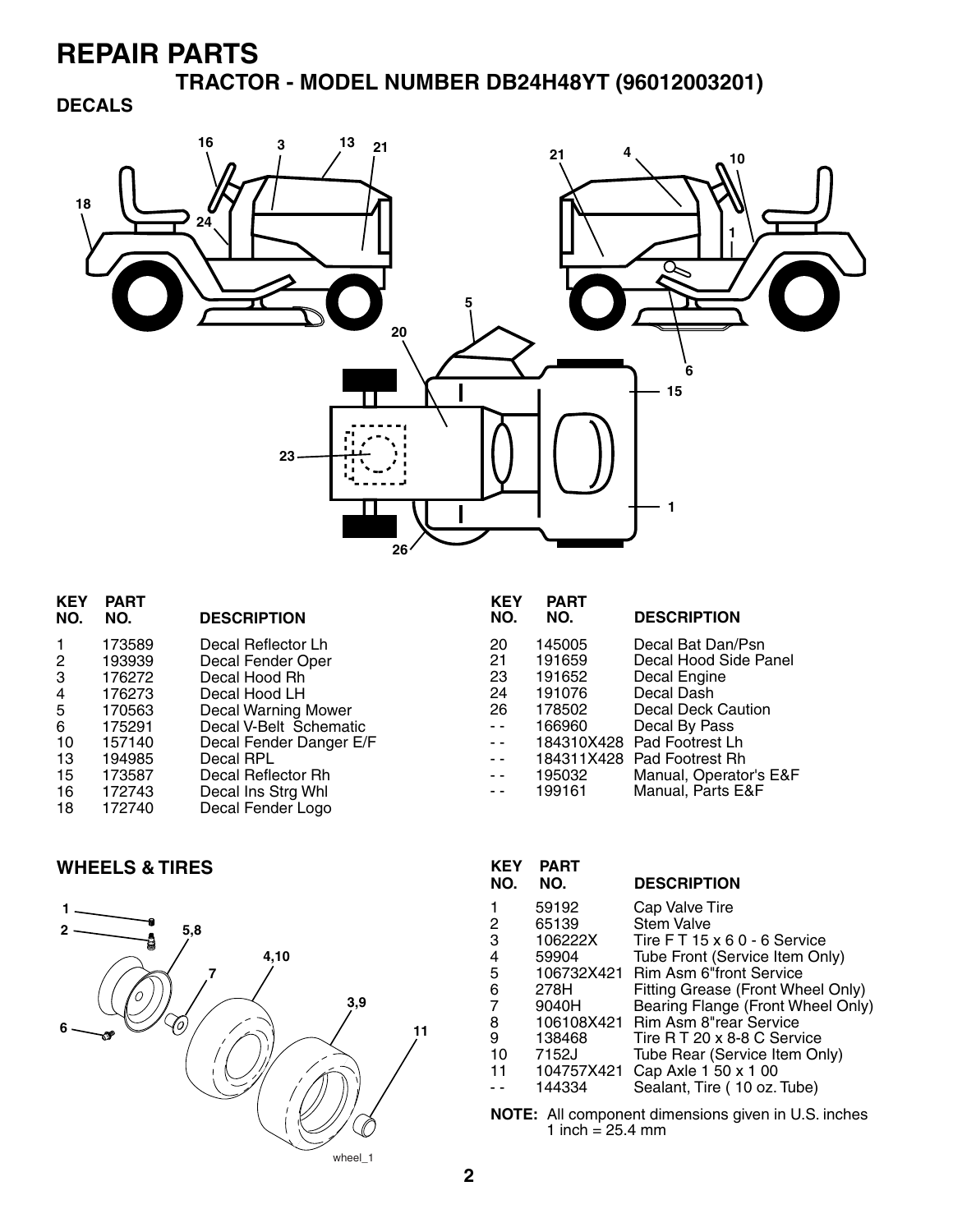#### **TRACTOR - MODEL NUMBER DB24H48YT (96012003201)**

#### **SCHEMATIC**

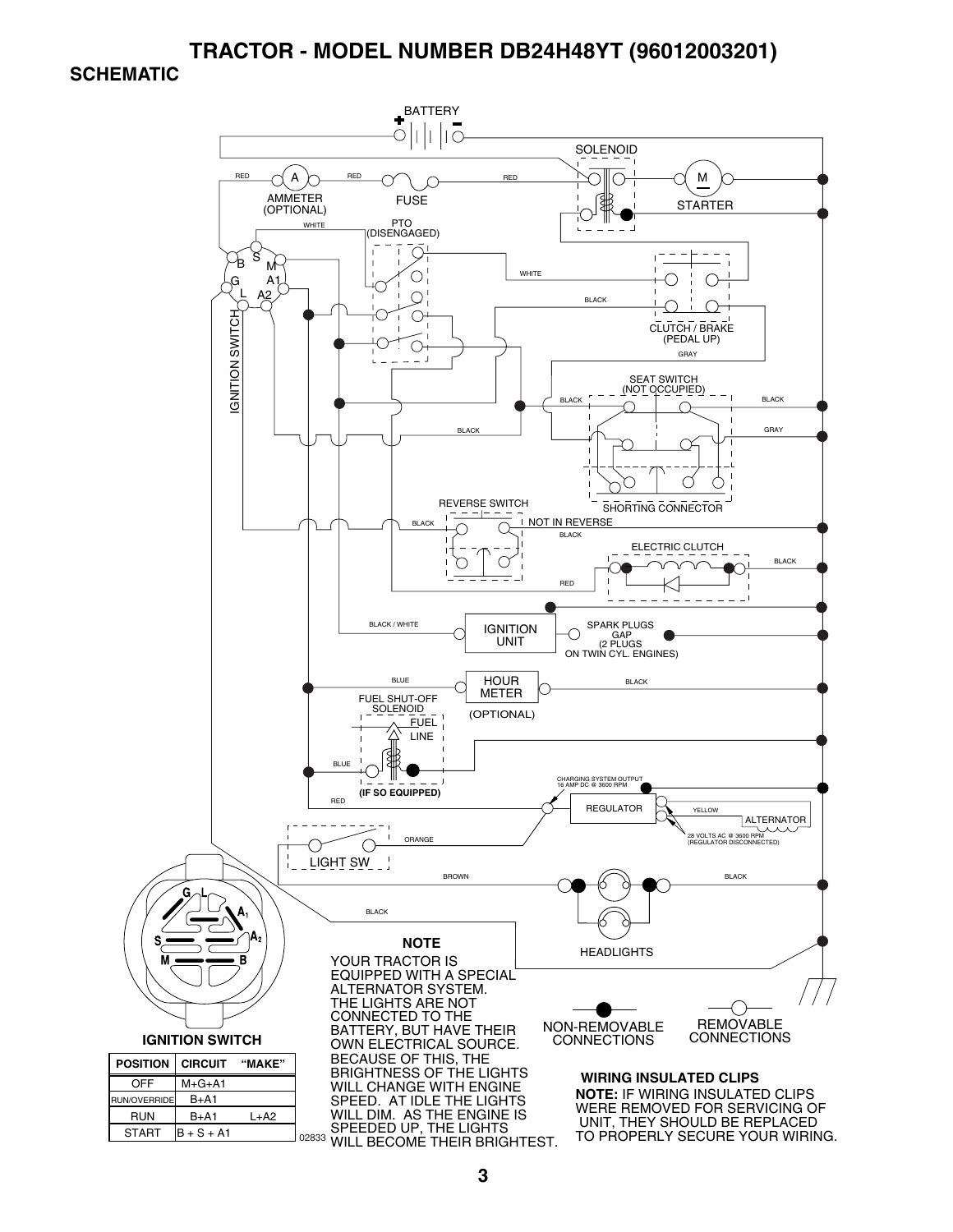**TRACTOR - MODEL NUMBER DB24H48YT (96012003201) ELECTRICAL**

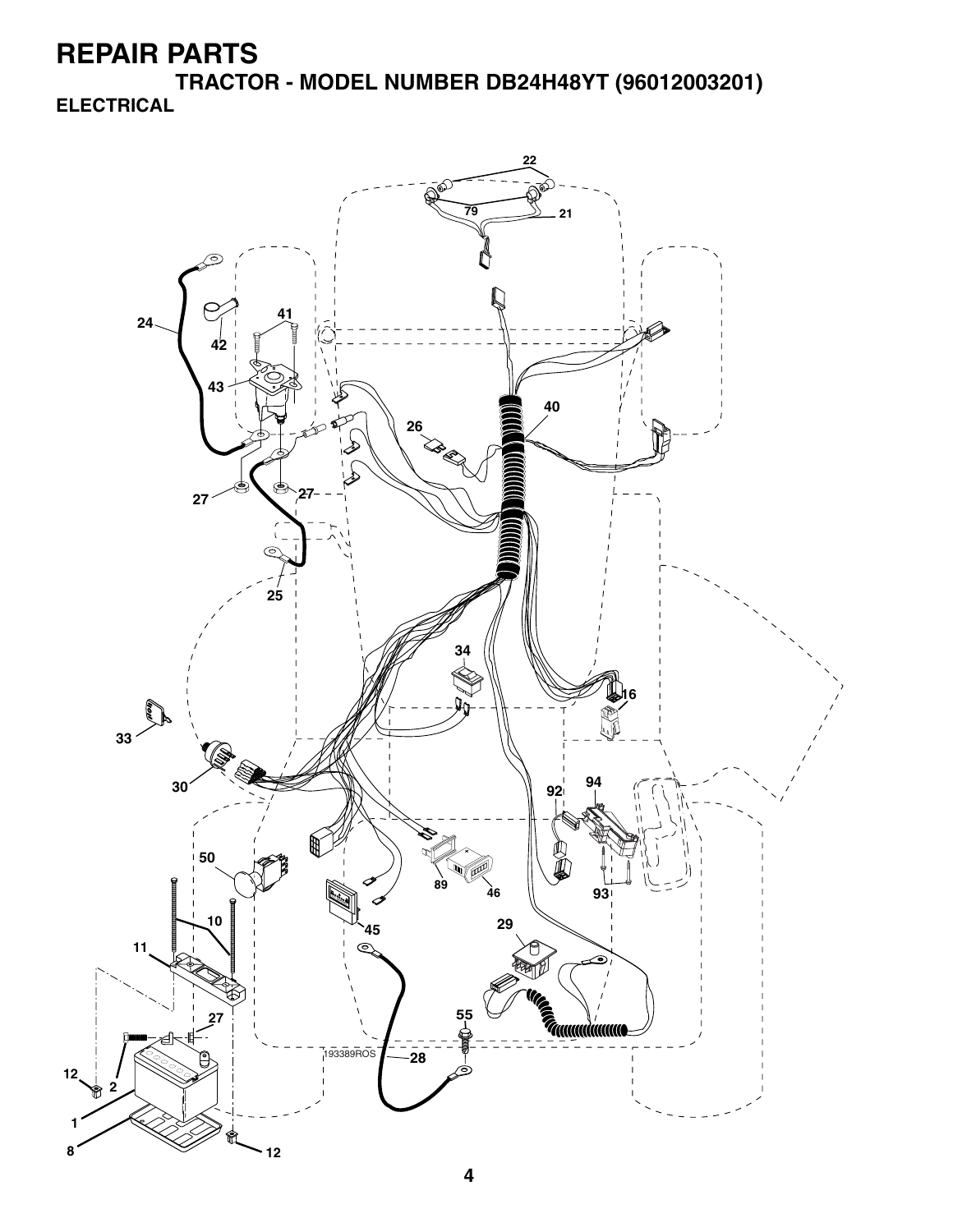**TRACTOR - MODEL NUMBER DB24H48YT (96012003201) ELECTRICAL**

| <b>KEY</b><br>NO. | <b>PART</b><br>NO. | <b>DESCRIPTION</b>                        |
|-------------------|--------------------|-------------------------------------------|
| 1                 | 144927             | Battery                                   |
| 2                 | 74760412           | Bolt Hex Hd 1/4-20 unc x 3/4              |
| 8                 | 7603J              | Tray, Battery                             |
| 10                | 145211             | Bolt, BTR FRT 1/4-20 x 7.5                |
| 11                | 150109             | Hold Down Battery, Front                  |
| 12                | 145769             | Nut, Push, Nylon                          |
| 16                | 176138             | Switch Interlock Push-In                  |
| 21                | 175688             | Harness Asm Light W/Bulbs                 |
| 22                | 4152J              | <b>Bulb Light</b>                         |
| 24                | 8860R              | <b>Cable Starter</b>                      |
| 25                | 146148             | Cable                                     |
| 26                | 175158             | Fuse                                      |
| 27                | 73510400           | Nut Keps Hex 1/4-20 unc                   |
| 28                | 145491             | Cable Ground                              |
| 29                | 192749             | Switch Seat                               |
| 30                | 193350             | Switch Ign                                |
| 33                | 140401             | Key Ign                                   |
| 34                | 110712X            | Switch Light/Reset                        |
| 40                | 193389             | Harness Ign.                              |
| 41                | 17720408           | Key                                       |
| 42                | 131563             | Cover Terminal                            |
| 43                | 178861             | Solenoid w/Brass Plunger                  |
| 45                | 122822X            | Ammeter                                   |
| 46                | 169635             | Hourmeter Snap-In                         |
| 50<br>55          | 174653             | Switch, PTO<br>Screw Thdrol 5/16-18 x 1/2 |
| 79                | 17490508           | <b>Bulbholder</b>                         |
| 89                | 175242<br>169639   | Bracket Snap-In Hourmeter                 |
| 92                | 193465             | Harness Pigtail Reverse Switch            |
| 93                | 192540             | Screw Plastite 10-1/4 x 2.0               |
| 94                | 191834             | <b>Module Reverse Switch</b>              |
|                   |                    |                                           |

**NOTE:** All component dimensions given in U.S. inches. 1 inch =  $25.4$  mm.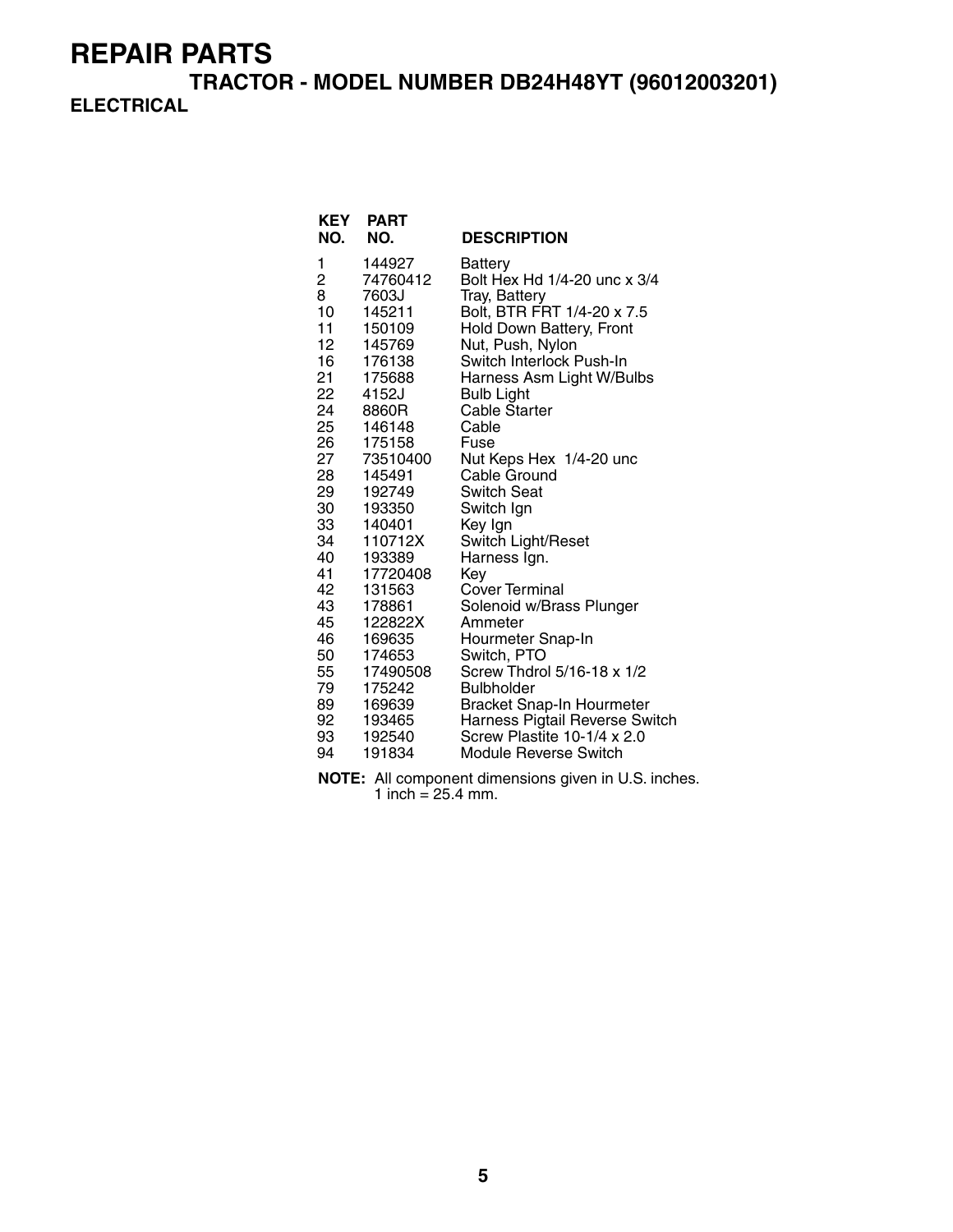**TRACTOR - MODEL NUMBER DB24H48YT (96012003201) CHASSIS AND ENCLOSURES**

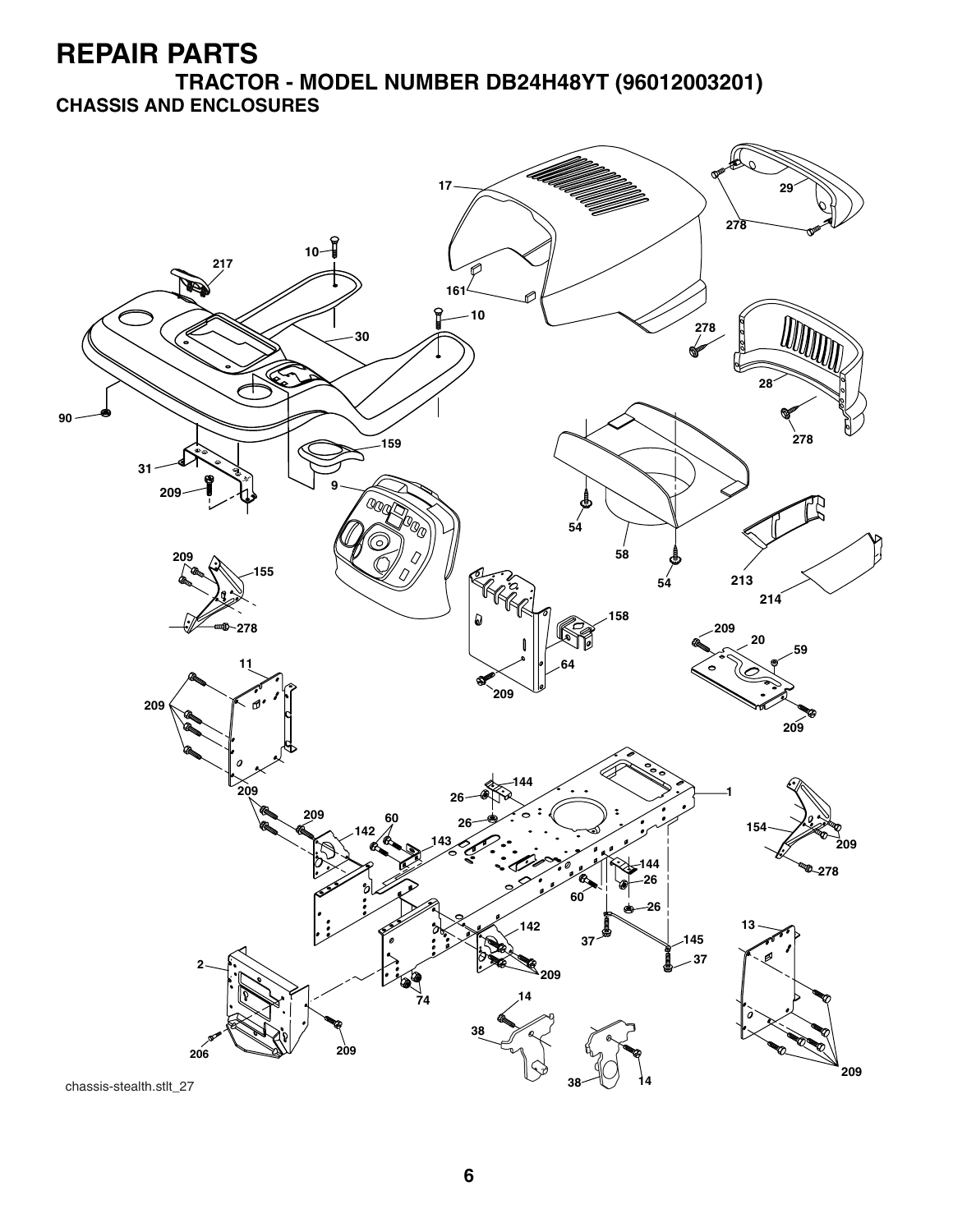#### **TRACTOR - MODEL NUMBER DB24H48YT (96012003201) CHASSIS AND ENCLOSURES**

| <b>KEY</b><br><b>PART</b><br>NO.<br>NO. |                           | <b>DESCRIPTION</b>                      |
|-----------------------------------------|---------------------------|-----------------------------------------|
| 1                                       | 174619                    | Chassis                                 |
| $\overline{c}$<br>9                     | 176554<br>193636X428 Dash | Drawbar                                 |
| 10                                      | 72140608                  | Bolt 3/8-16 x 1                         |
| 11                                      | 167203                    | Panel Dash Lh                           |
| 13                                      | 178298                    | Panel Dash Rh                           |
| 14                                      | 17490608                  | Screw Thdrol 3/8-16 x 1/2               |
| 17                                      | 175260X428                | Hood                                    |
| 20                                      | 162026                    | <b>Plate Battery</b>                    |
| 26                                      | STD541437                 | Nut Lock Hex W/Ins 3/8-16 unc           |
| 28                                      | 175289X428                | Grille                                  |
| 29                                      | 161840                    | Lens Bar                                |
| 30                                      | 192395X428                | Fender                                  |
| 31                                      | 139976                    | <b>Bracket Fender</b>                   |
| 37                                      | 17490508                  | Screw Thdrol 6/16-18 x 1/2 TYT          |
| 38                                      | 175710<br>192512          | Bracket, Asm. Pivot Mower Rear          |
| 54<br>58                                | 175351                    | Screw Wshd Hex 10-32 x 5/8<br>Duct Hood |
| 59                                      | 187495                    | <b>Bushing Snap</b>                     |
| 60                                      | STD533707                 | Bolt RdHd Sqnk 3/8-16 unc x 3/4         |
| 64                                      | 174997                    | Dash Lower                              |
| 74                                      | STD541437                 | Nut Crownlock 3/8-16 unc                |
| 90                                      | 124346X                   | Nut Self-Thd Wsh-Hd 1/4 Zinc            |
| 142                                     | 175702                    | <b>Plate Reinforcement STLT</b>         |
| 143                                     | 186689                    | <b>Bracket Swaybar Chassis</b>          |
| 144                                     | 175582                    | <b>Bracket Footrest</b>                 |
| 145                                     | 156524                    | Rod Pivot Chassis/Hood                  |
| 154                                     | 161897                    | <b>Bracket Dash Rh</b>                  |
| 155                                     | 161900                    | <b>Bracket Dash Lh</b>                  |
| 158                                     | 162037                    | <b>Bracket Parking Brake</b>            |
| 159<br>161                              | 191120X428<br>164655      | Cupholder<br><b>Extrusion Bumper</b>    |
| 209                                     | 17000612                  | Screw Hexwsh Thdrol 3/8-16 x 3/4        |
| 213                                     |                           | 169848X428 Skirt Grille LH              |
| 214                                     |                           | 169847X428 Skirt Grille RH              |
| 217                                     |                           | 179132X428 Console Fuel Window          |
| 278                                     | 191611                    | Screw 10 x 3/4 Single Lead Hex          |

**NOTE:** All component dimensions given in U.S. inches 1 inch = 25.4 mm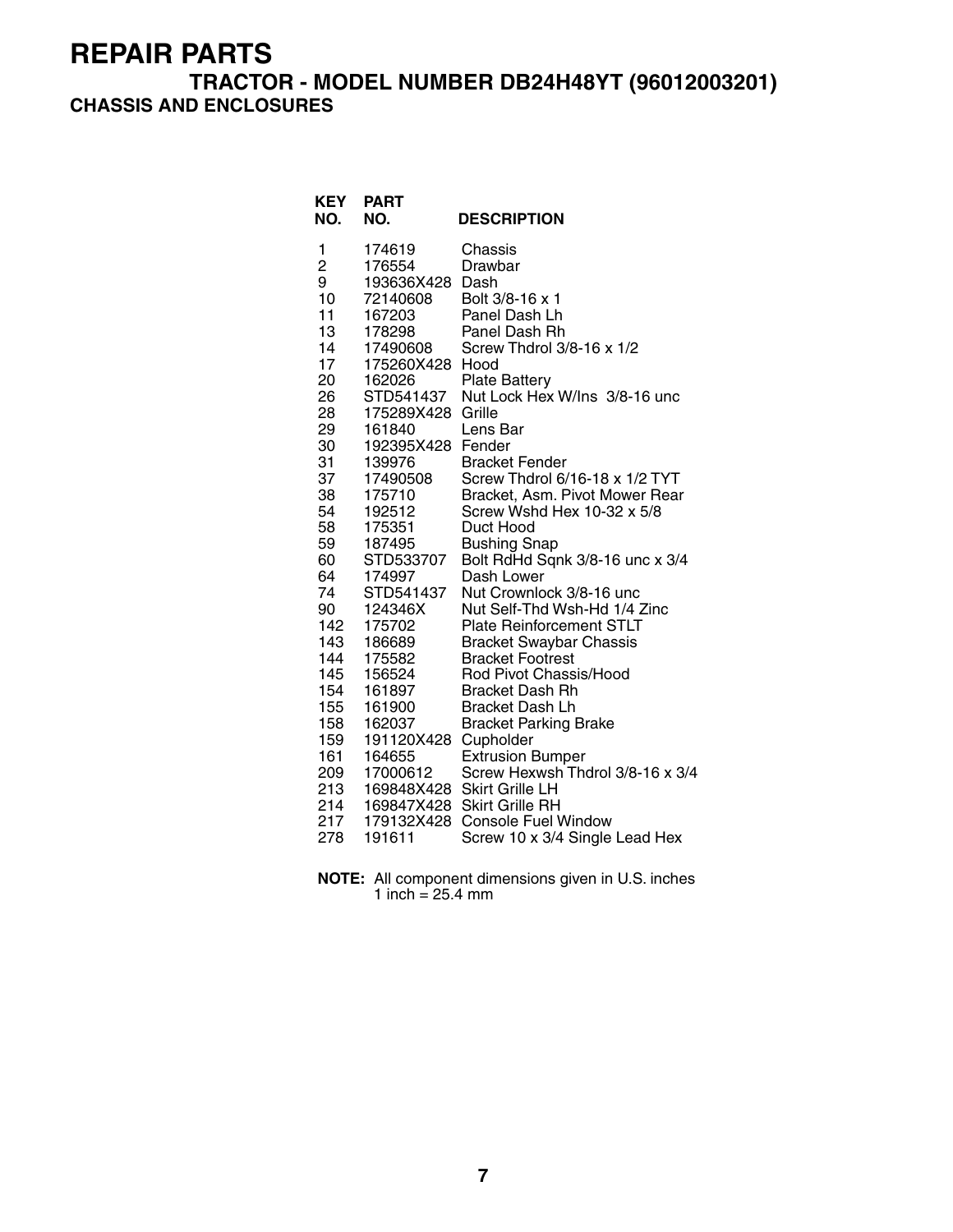**TRACTOR - MODEL NUMBER DB24H48YT (96012003201)**

**DRIVE**

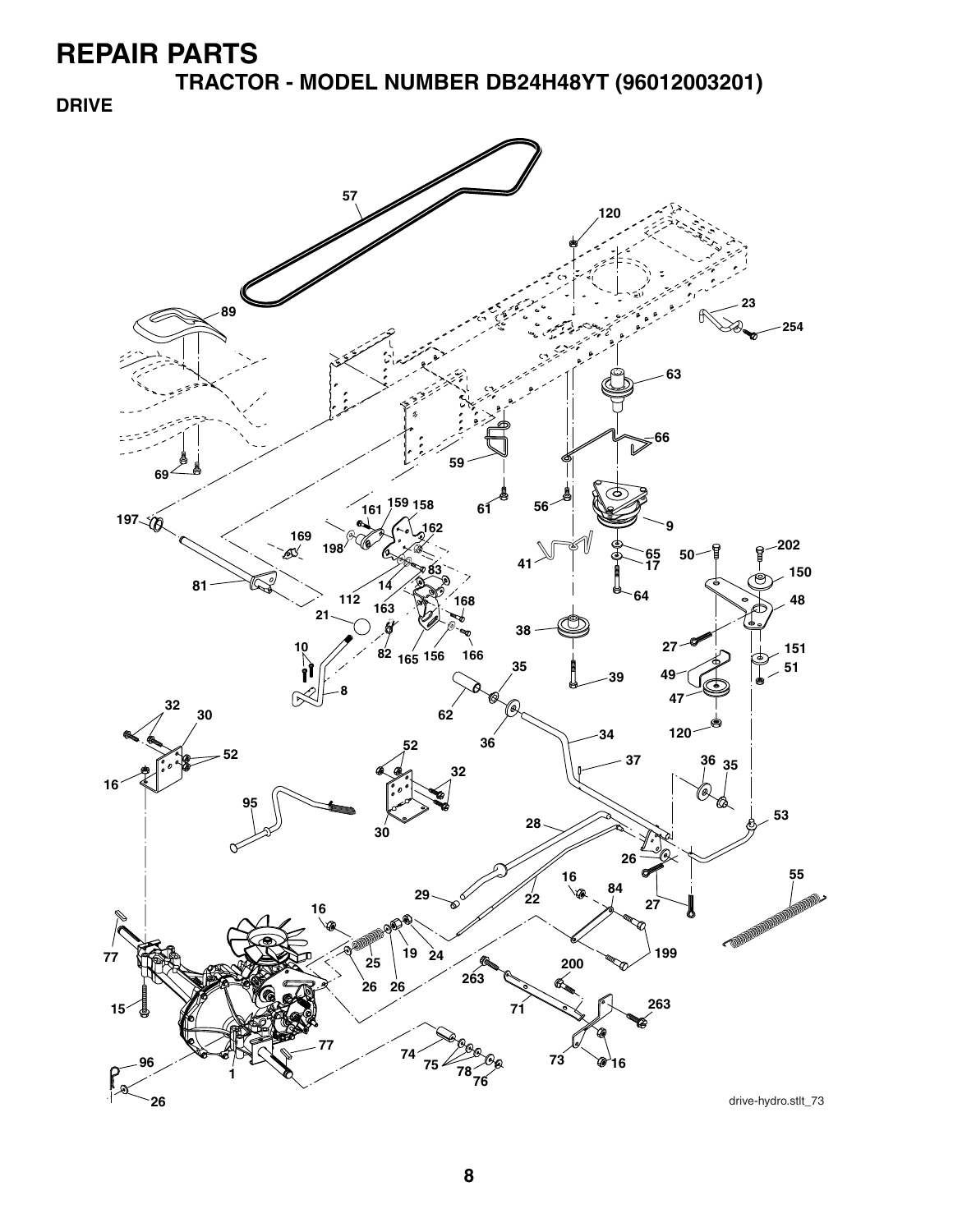## **TRACTOR - MODEL NUMBER DB24H48YT (96012003201)**

#### **DRIVE**

| <b>KEY</b><br>NO. | <b>PART</b><br>NO. | <b>DESCRIPTION</b>                   | <b>KEY</b><br>NO. | <b>PART</b><br>NO.           | <b>DESCRIPTION</b>                                         |
|-------------------|--------------------|--------------------------------------|-------------------|------------------------------|------------------------------------------------------------|
| 1                 | .                  | Transaxle (See Breakdown)            | 64                | 173937                       | Bolt, Hex                                                  |
|                   |                    | Hydro Gear Model 314-0510            | 65                | 10040700                     | Washer Lock Hvy Hlcl Spr. 7/16                             |
| 8                 | 192502             | Rod Shift                            | 66                | 154778                       | Keeper Belt Engine                                         |
| 9                 | 179334             | <b>Clutch Electric</b>               | 69                | 142432                       | Screw                                                      |
| 10                | 76020416           | Pin Cotter 1/8 x 1 CAD               | 71                | 169183                       | Strap Torque Lh Hydro                                      |
| 14                | 10040400           | Washer Lock Hvy. Helical             | 73                | 169182                       | Strap Torque Rh Hydro                                      |
| 15                | 74490544           | Bolt, Hex FLGHD 5/16-18 Gr. 5        | 74                | 137057                       | Spacer, Split                                              |
| 16                | STD541431          | Nut Lock Hex W/Ins 5/16-18 unc P     | 75                | 121749X                      | Washer 25/32 x 1-1/4 x 16 Ga.                              |
| 17                | 126197X            | Washer 1-1/2 OD x 15/32 ID x 2.50    | 76                | 12000001                     | E-Ring                                                     |
| 19                | 73800600           | Nut Lock Hex W/Wsh 3/8-16 unc        | 77                | 123583X                      | Key, Square                                                |
| 21                | 106933X            | knob 1/2-13                          | 78                | 121748X                      | Washer 25/32 x 1-5/8 x 16 Ga.                              |
| 22                | 169498             | Rod, Brake Hydro                     | 81                | 165596                       | Shaft Asm. Cross                                           |
| 23                | 190736             | <b>Bracket Anti-Rotation</b>         | 82                | 165711                       | <b>Spring Torsion</b>                                      |
| 24                | 73350600           | Nut Hex Jam 3/8-16                   | 83                | 19171216                     | Washer 17/32 x 3/4 x 16 Ga.                                |
| 25                | 106888X            | Spring, Brake Rod                    | 84                | 169594                       | Link, Transaxle                                            |
| 26                | 19131316           | Washer                               | 89                |                              | 192387X428 Console, Shift                                  |
| 27                | 76020412           | Pin Cotter 1/8 x 3/4 CAD.            | 95                | 170201                       | Control Asm Bypass Hydro                                   |
| 28                | 175765             | Rod, Parking Brake                   | 96                | 4497H                        | Retainer Spring 1" Zinc/Cad                                |
| 29                | 71673              | Cap, Parking Brake                   | 112               | 19091210                     | Washer 9/32 x 3/4 x 10 Ga.                                 |
| 30                | 169592             | Bracket, Transaxle                   | 120               | 73900600                     | Nut Lock Flg 3/8-16 unc                                    |
| 32                | 74760512           | Bolt Hex Hd 5/16-18 unc x 3/4        | 150               | 175456                       | <b>Spacer Retainer</b>                                     |
| 34                | 175578             | Shaft, Foot Pedal Nibbed             | 151               | 19133210                     | Washer 13/32 x 2 x 10 Ga.                                  |
| 35                | 120183X            | Bearing, Nylon                       | 156               | 166002                       | Washer Srrted 5/16 ID x 1 x .125                           |
| 36                | 19211616           | Washer 21/32 x 1 x 16 Ga.            | 158               | 165589                       | <b>Bracket Shift Mount</b>                                 |
| 37                | 1572H              | Pin, Roll 3/16 x 1                   | 159               | 183900                       | Hub Shift                                                  |
| 38                | 179114             | Pulley, Idler, Composite             | 161               | 72140406                     | Bolt Rdhd Sqnk 1/4-20 x 3/4 Gr. 5                          |
| 39                | 72110622           | Bolt 3/8-16unc x 2-3/4               | 162               | 73680400                     | Nut Crownlock 1/4-20 unc                                   |
| 41                | 175556             | Keeper, Belt Retainer                | 163               | 74780416                     | Bolt Hex Fin 1/4-20 unc x 1 Gr. 5                          |
| 47                | 127783             | Pulley, Idler, V-Groove              | 165               | 165623                       | <b>Bracket Pivot Lever</b>                                 |
| 48                | 154407             | <b>Bellcrank Clutch Grnd Drv STL</b> | 166               | 17490510                     | Screw 5/16-18 x 5/8                                        |
| 49                | 123205X            | Retainer, Belt                       | 168               | 165492                       | Bolt Shoulder 5/16-18 x .561                               |
| 50                | 72110612           | Bolt Carr Sh 3/8-16 x 1-1/2 Gr.5     | 169               | 165580                       | Plate Fastening LT                                         |
| 51                | 73680600           | Nut Crownlock 3/8-16 unc             | 197               | 169613                       | Nyliner Snap-In 5/8" ID                                    |
| 52                | 73680500           | Nut Crownlock 5/16-18 unc            | 198               | 169593                       | Washer Nyl 7/8" ID x .105"                                 |
| 53                | 105710X            | Link, Clutch                         | 199               | 169612                       | Bolt Shoulder 5/16-18 unc                                  |
| 55                | 105709X            | Spring, Return, Clutch               | 200               | 72140508                     | Bolt Rdhd Sqnk 5/16-18 unc x 1                             |
| 56                | 17060620           | Screw 3/8-16 x 1.0                   | 202               | 72110614                     | Bolt 3/8-16 x 1-3/4 Gr. 5                                  |
| 57                | 140294             | V-Belt, Ground Drive                 | 254               | 17000616                     | Screw 3/8-16 x 1                                           |
| 59                | 169691             | Keeper, Center Span                  | 263               | 17000612                     | Screw 3/8-16 x .75                                         |
| 61                | 17120614           | Screw 3/8-16 x 3/4                   |                   |                              |                                                            |
| 62                | 123533X            | Cover, Pedal                         |                   |                              | <b>NOTE:</b> All component dimensions give in U.S. inches. |
| 63                | 174607             | Pulley, Engine                       |                   | 1 inch = $25.4 \, \text{mm}$ |                                                            |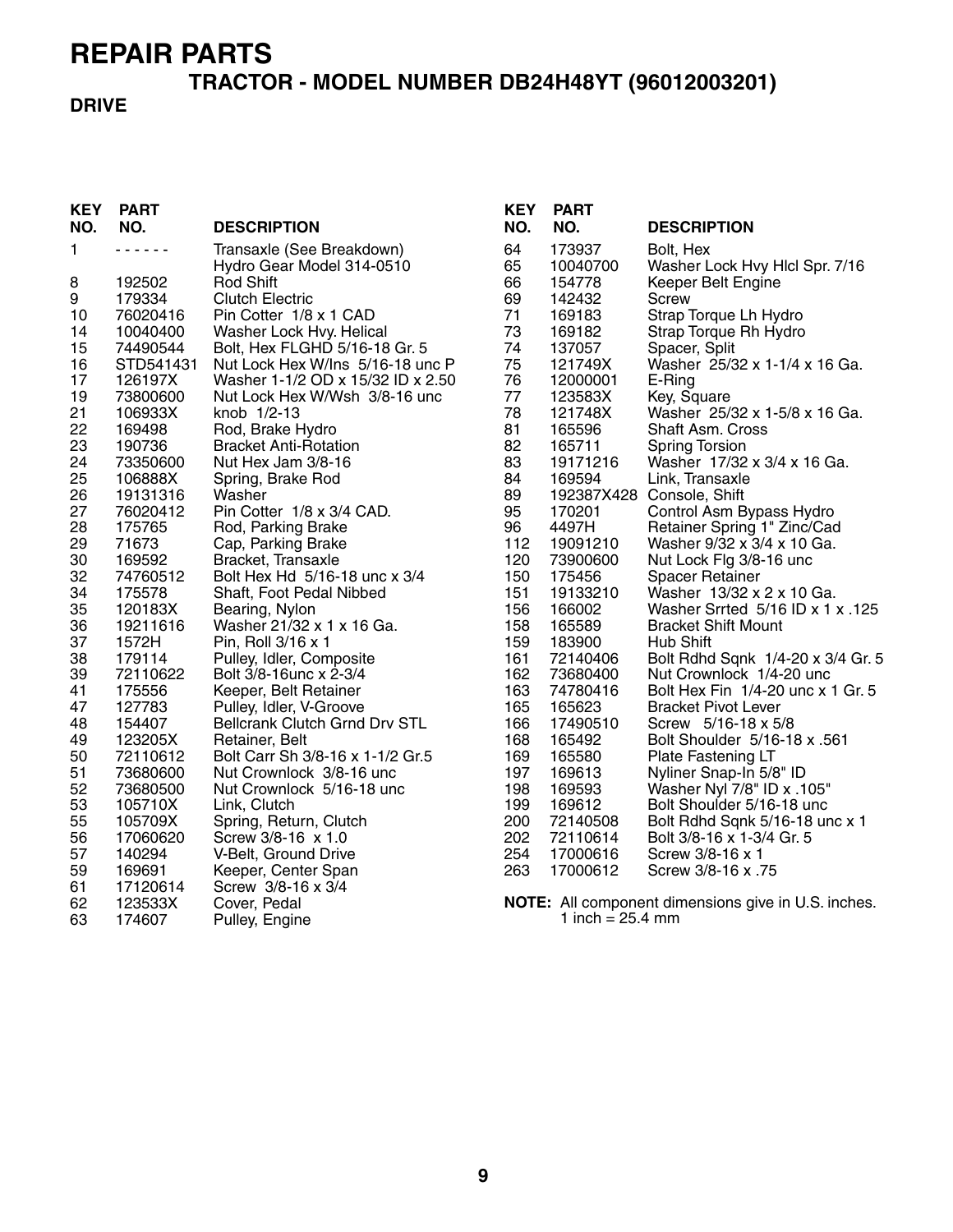**TRACTOR - MODEL NUMBER DB24H48YT (96012003201) STEERING ASSEMBLY**

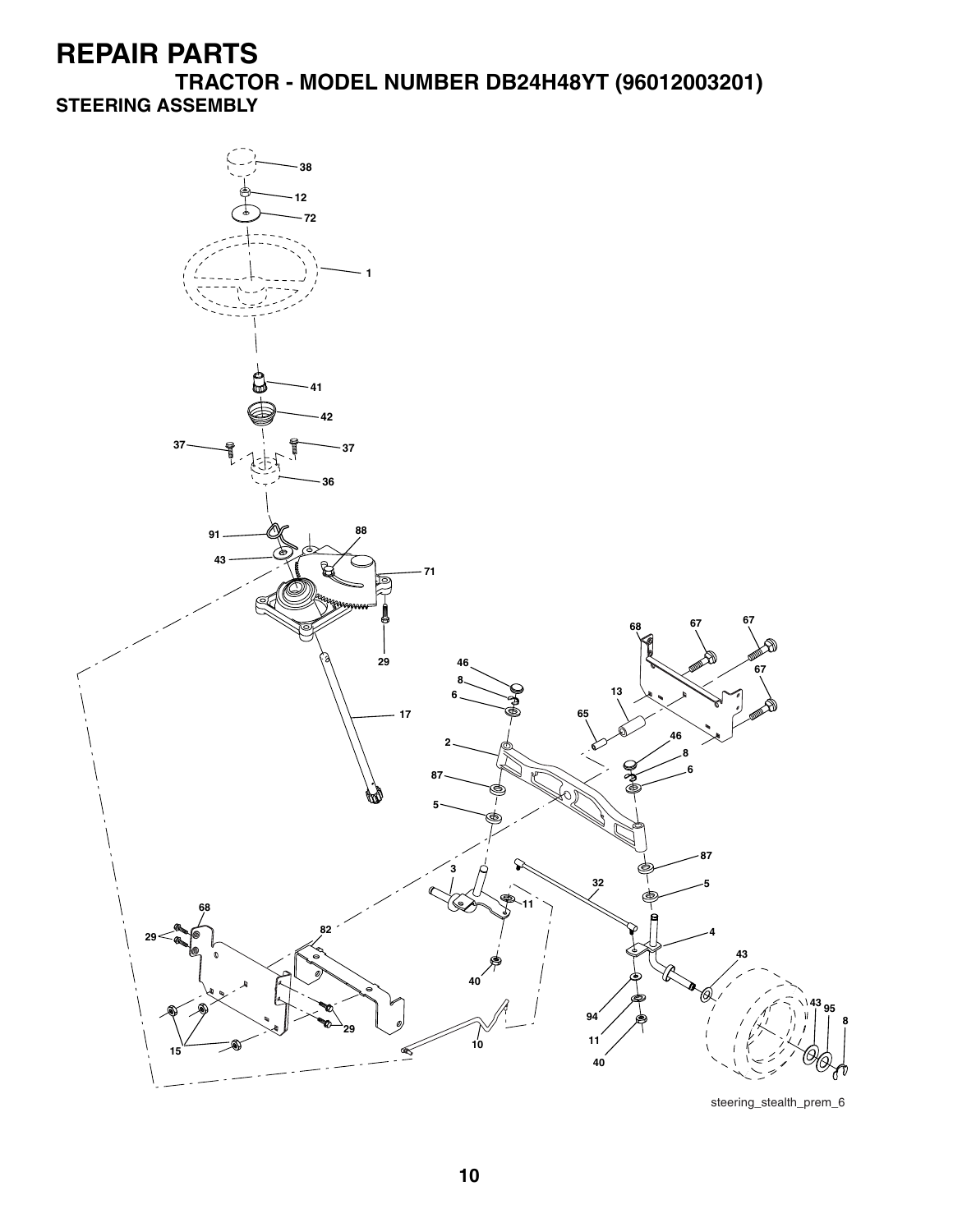**TRACTOR - MODEL NUMBER DB24H48YT (96012003201) STEERING ASSEMBLY**

| <b>KEY</b><br>NO. | <b>PART</b><br>NO. | <b>DESCRIPTION</b>                                                  |
|-------------------|--------------------|---------------------------------------------------------------------|
| 1                 | 186094X428         | <b>Wheel Steering</b>                                               |
| 2<br>3<br>4       | 184706             | Axle                                                                |
|                   | 169840             | Spindle Asm LH                                                      |
|                   | 169839             | Spindle Asm RH                                                      |
| 5                 | 6266H              | <b>Bearing Race Thrust Harden</b>                                   |
| 6                 | 121748X            | Washer 25/32 x 1-5/8 x 16 Ga.                                       |
| 8                 | 12000029           | Ring Klip #t5304-75                                                 |
| 10                | 175121             | Link Drag                                                           |
| 11                | 10040600           | Washer Lock Hvy Hlcl Spr 3/8                                        |
| 12<br>13          | 73940800           | Nut Hex Jam Toplock 1/2-20 unf                                      |
| 15                | 136518<br>145212   | Spacer Brg Axle Front<br>Nut Hex Flange Lock                        |
| 17                | 177883             | Shaft Asm Strg                                                      |
| 29                | 17000612           | Screw 3/8-16 x 3/4                                                  |
| 32                | 180580             | Rod Tie                                                             |
| 36                | 155105             | Bushing Strg                                                        |
| 37                | 152927             | Screw TT #32.5 x 5 x 3/8 Flange                                     |
| 38                | 186095X428         | Cap Wheel Steer                                                     |
| 40                | 73540600           | Nut Crownlock 3/8-24                                                |
| 41                | 186737             | <b>Adaptor Wheel Strg</b>                                           |
| 42                | 163888X428         | <b>Boot Steering</b>                                                |
| 43                | 121749X            | Washer 25/32 x 1 1/4 x 16 Ga.                                       |
| 46                | 121232X            | Cap Spindle Fr Top Blk                                              |
| 65                | 160367             | Spacer Brace Axle                                                   |
| 67                | 72110618           | Bolt Rdhd Sqn 3/8-16 x 2-1/4                                        |
| 68                | 169827             | Brace, Axle                                                         |
| 71<br>72          | 175146             | Steering Asm.<br>Washer 9/16 ID x 2-3/8 OD 12 Ga.                   |
| 82                | 19183812<br>169835 |                                                                     |
| 87                | 173966             | <b>Bracket Susp Chassis Front</b><br>Washer Flat .781 x 1-1/2 x .14 |
| 88                | 175118             | Bolt Shoulder 7/16-20 unc                                           |
| 91                | 175553             | Clip                                                                |
| 94                | 19121414           | Rod Tie                                                             |
| 95                | 188967             | <b>Washer Hardened</b>                                              |

**NOTE:** All component dimensions given in U.S. inches. 1 inch =  $25.4$  mm.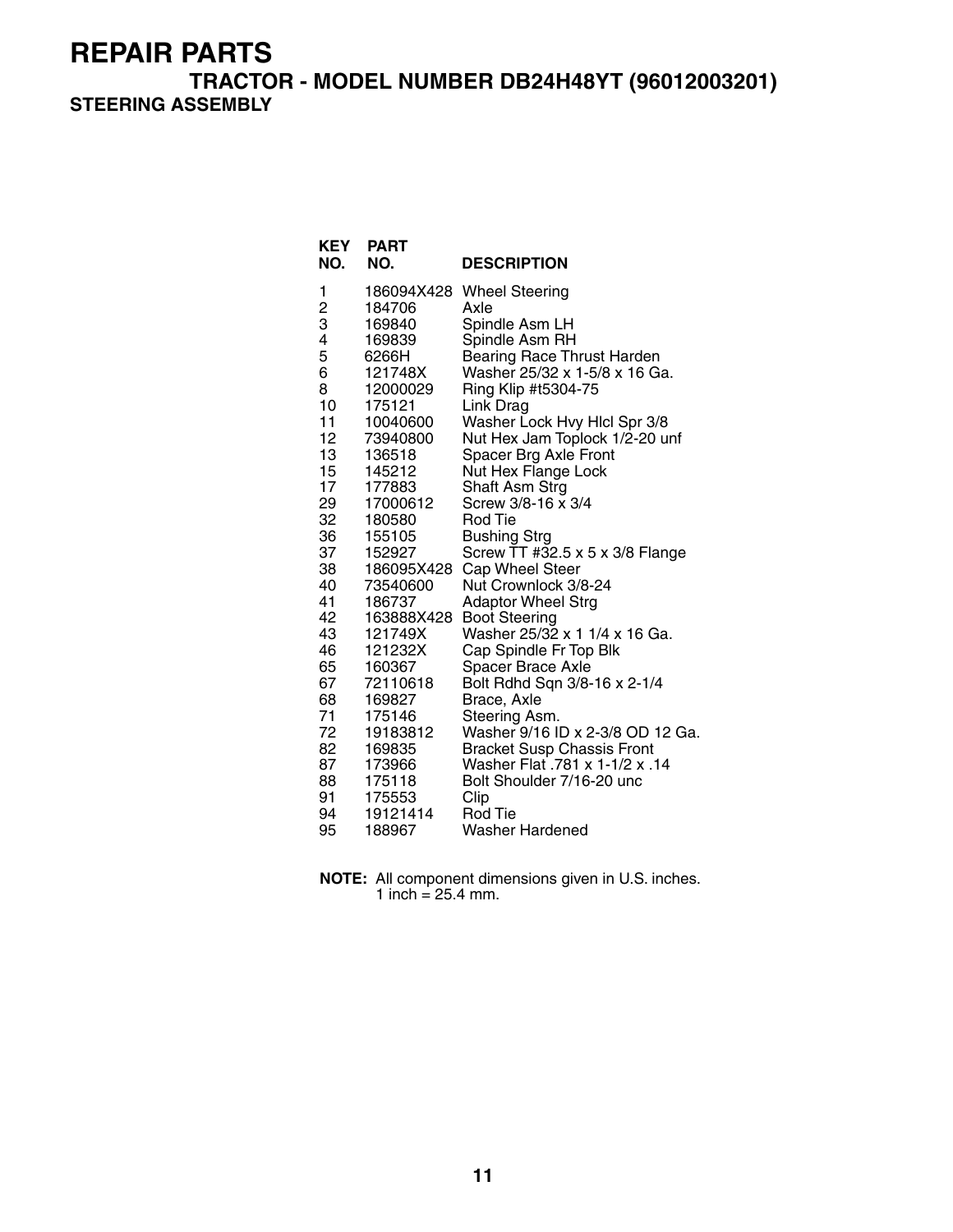**TRACTOR - MODEL NUMBER DB24H48YT (96012003201)**

#### **ENGINE**



| <b>KEY</b><br>NO. | PART<br>NO. | <b>DESCRIPTION</b>                                                           |
|-------------------|-------------|------------------------------------------------------------------------------|
| 1                 |             | 175437X428 Control Throttle                                                  |
| 2                 | 191611      | Screw 10 x 3/4 Single Lead-Hex                                               |
| 3                 |             | Engine, Briggs Model 445677-<br>0413-E1 (Order parts from engine<br>$mfg.$ ) |
| 4                 | 149723      | Muffler Asm Twin Lo-Tone                                                     |
| 5                 | 159955      | Pipe Exhaust LH                                                              |
| 6                 | 160589      | <b>Pipe Exhaust RH</b>                                                       |
| 8                 | 171877      | Bolt 5/16-18 unc x 3/4 w/Sems                                                |
| 10                | 162797      | Shield                                                                       |
| 13                | 165391      | <b>Muffler Gasket</b>                                                        |
| 14                | 148456      | <b>Tube Drain Oil Easy</b>                                                   |
| 17                | 17060624    | Screw Thdrol 3/8-16 x 1-1/2                                                  |
| 23                | 169837      | <b>Shield Heat</b>                                                           |
| 25                | 187767X428  | <b>Choke Control</b>                                                         |
| 29                | 137180      | Kit Spark Arrestor (Flat Scrn)                                               |
| 31                | 179022      | Tank Fuel 4.0 Rear                                                           |

| KEY<br>NO.                                                                        | PART<br>NO. | <b>DESCRIPTION</b>             |  |  |  |
|-----------------------------------------------------------------------------------|-------------|--------------------------------|--|--|--|
| 32                                                                                | 179124X428  | Cap Asm Fuel                   |  |  |  |
| 33                                                                                | 123487X     | Clamp Hose Black               |  |  |  |
| 37                                                                                | 8543R       | Line Fuel                      |  |  |  |
| 38                                                                                | 181654      | Plug Drain Oil                 |  |  |  |
| 41                                                                                | 139277      | <b>Stem Tank Fuel</b>          |  |  |  |
| 45                                                                                | 17000612    | Screw Hexwsh Thdr 3/8-16 x 3/4 |  |  |  |
| 72                                                                                | 183906      | Screw 5/16-18 x 1              |  |  |  |
| 81                                                                                | 73510400    | Nut Keps Hex 1/4-20 unc        |  |  |  |
| 112                                                                               | 3645J       | <b>Bushing</b>                 |  |  |  |
| NOTE: All component dimensions given in U.S. inches<br>1 inch = $25.4 \text{ mm}$ |             |                                |  |  |  |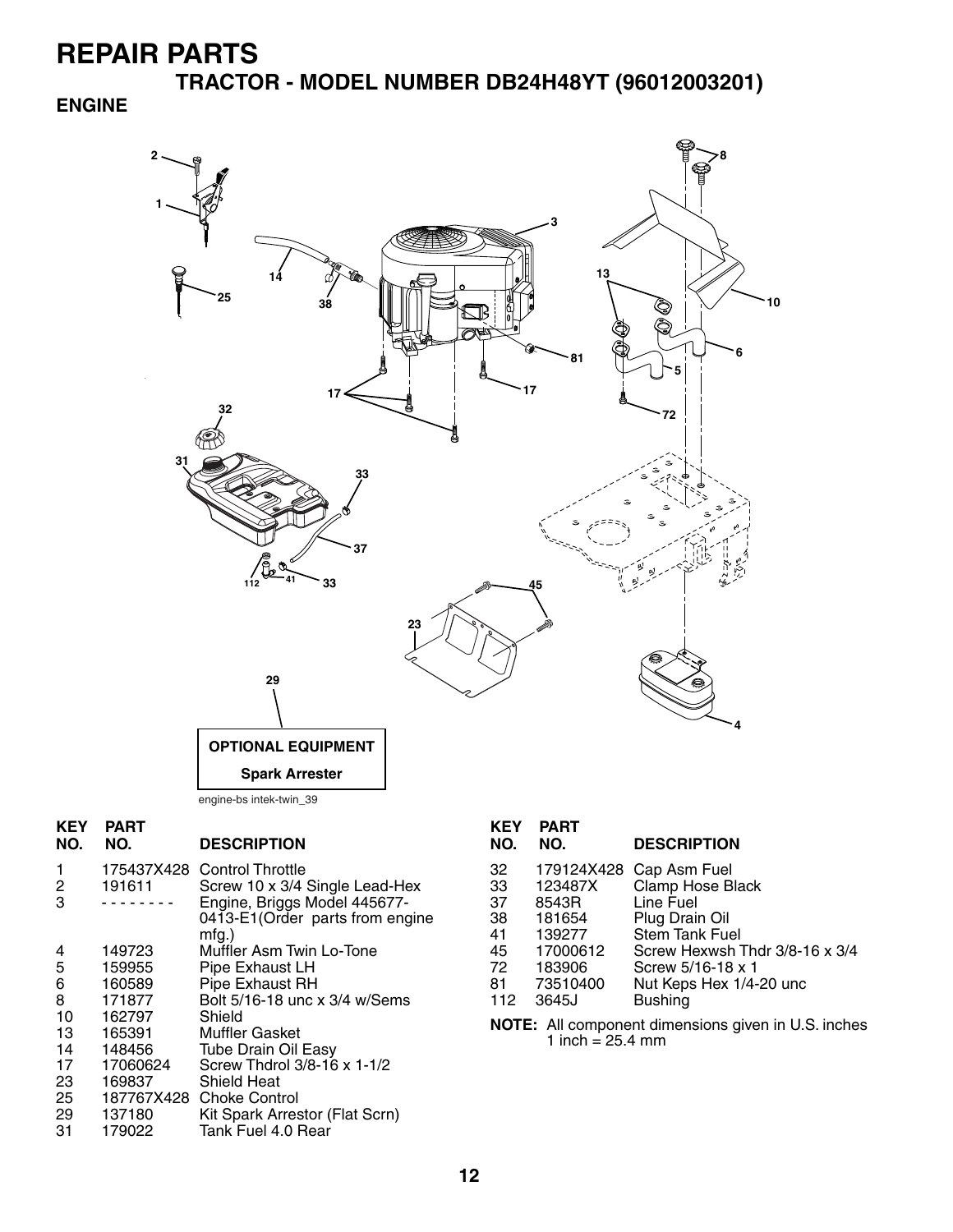**TRACTOR - MODEL NUMBER DB24H48YT (96012003201) SEAT ASSEMBLY**



**KEY PART DESCRIPTION KEY PART**  1 189022 Seat<br>
2 140551 Brack<br>
3 71110616 Bolt I<br>
4 19131610 Wask<br>
5 145006 Clip I<br>
6 73800600 Nut F<br>
7 124181X Sprin 140551 Bracket Pivot Seat 8 720<br>71110616 Bolt Fin Hex 3/8-16 unc x 13 71110616 Bolt Fin Hex 3/8-16 unc x 1<br>19131610 Washer Flat 13/32 x 1 x 10 4 19131610 Washer Flat 13/32 x 1 x 10 Ga. 145006 Clip Push-In<br>73800600 Nut Hex w/In 6 73800600 Nut Hex w/Ins. 3/8-16 unc 7 124181X Spring Seat Cprsn 2 250 Blk Zi 8 17000616 Screw 3/8-16 x 1 9 19131614 Washer 13/32 x 1 x 14 Ga.<br>10 182493 Pan Seat 10 182493 Pan Seat<br>11 166369 Knob Sea 11 166369 Knob Seat Adj. Wingnut 12 174648 Bracket Mounting Switch

| KEY<br>NO. | PART<br>NO. | <b>DESCRIPTION</b>              |
|------------|-------------|---------------------------------|
| 13         | 121248X     | Bushing Snap Blk Nyl 50 ld      |
| 14         | 72050412    | Bolt Rdhd Sqnk 1/4-20 x 1-1/2   |
| 15         | 121249X     | <b>Spacer Split</b>             |
| 16         | 123740X     | Spring Cprsn                    |
| 17         | 123976X     | Nut Lock 1/4 Lge Flg Gr. 5 Zinc |
| 18         | 124238X     | Cap Spring Seat                 |
| 21         | 171852      | Bolt Shoulder 5/16-18 unc       |
| 22         | 73800500    | Nut Hex Lock W/Ins 5/16-18      |
| 24         | 19171912    | Washer 17/32 x 1-3/16 x 12 Ga.  |
| 25         | 127018X     | Bolt Shoulder 5/16-18 x 62      |

**NOTE:** All component dimensions given in U.S. inches. 1 inch  $= 25.4$  mm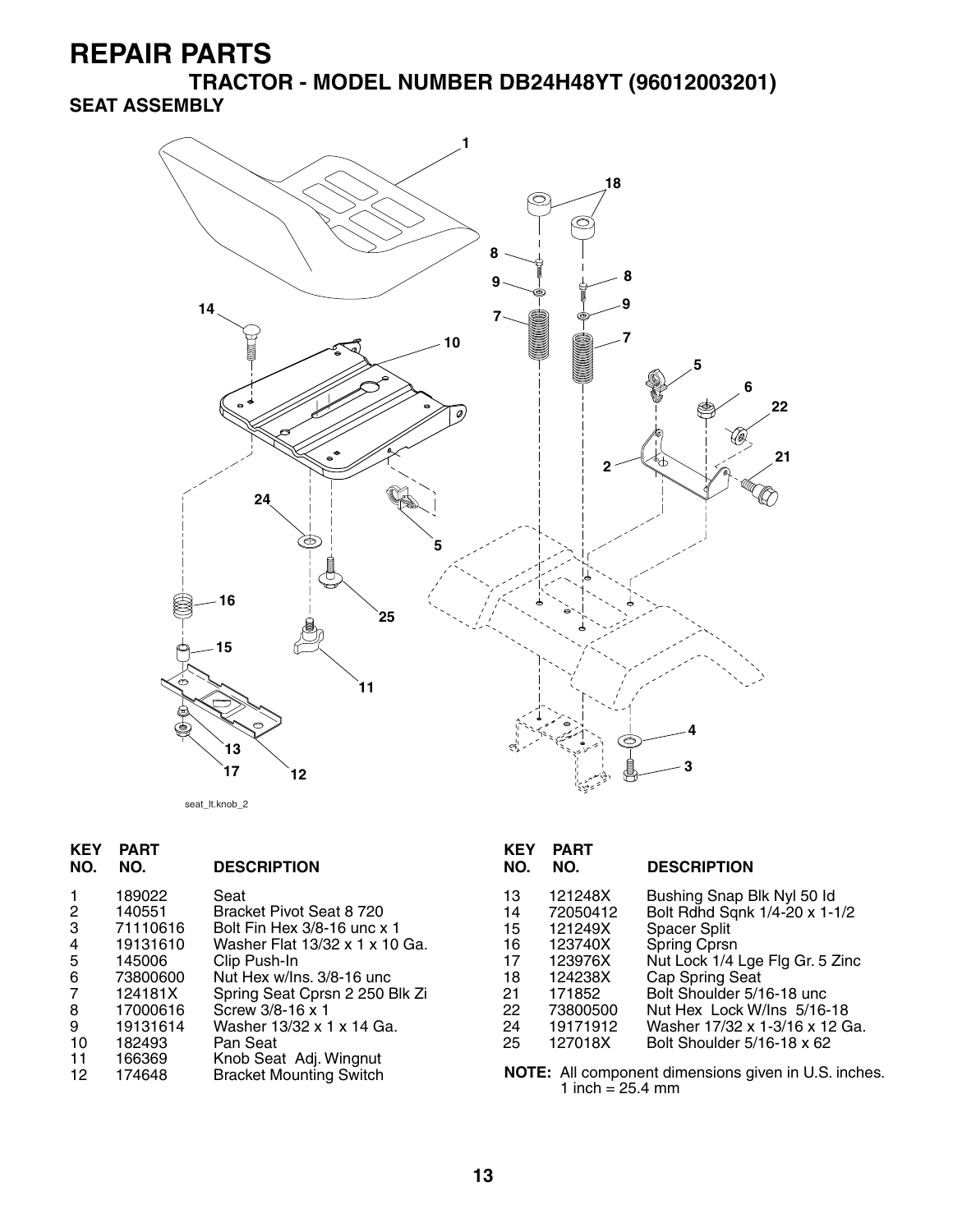**TRACTOR - MODEL NUMBER DB24H48YT (96012003201) MOWER DECK**

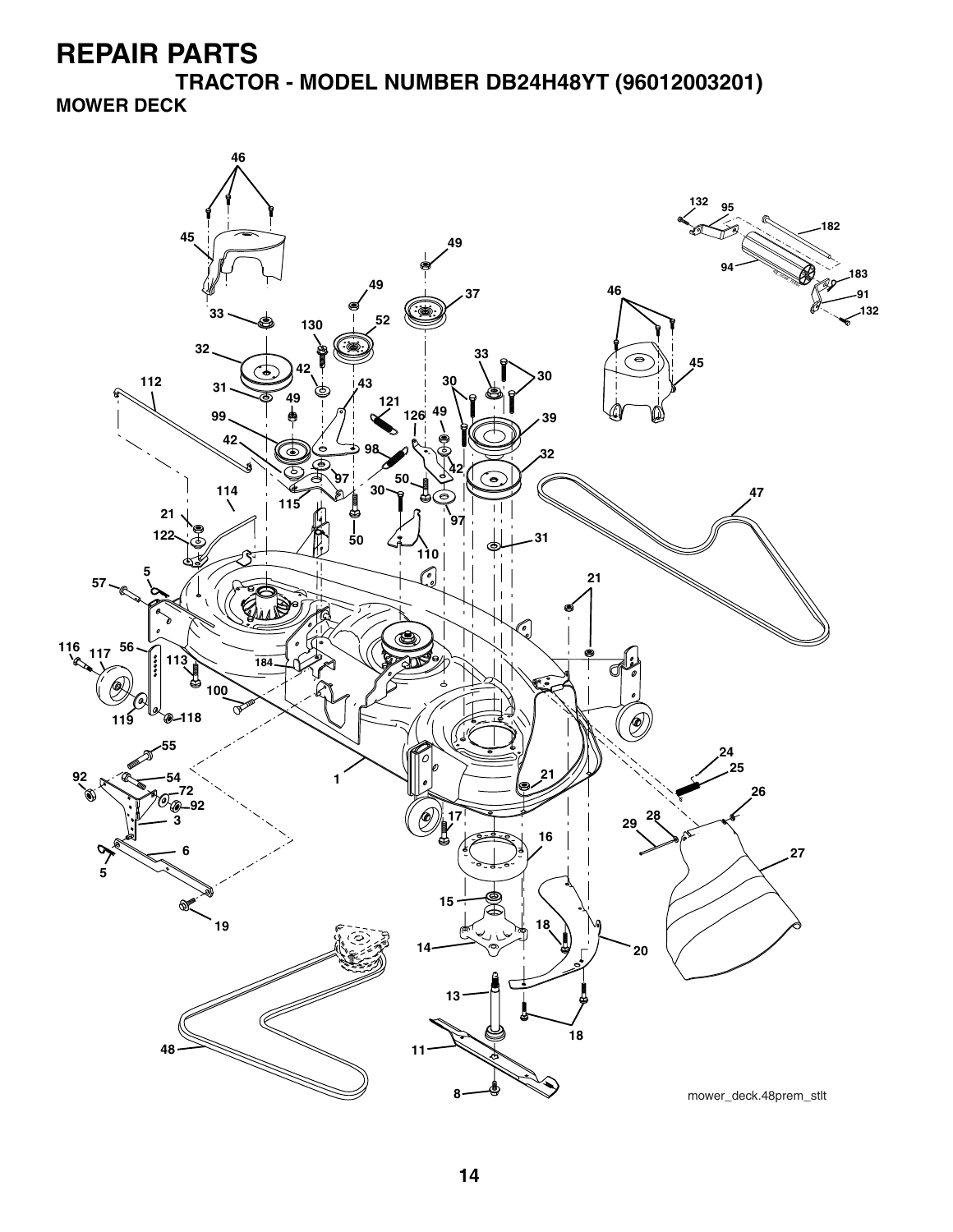#### **TRACTOR - MODEL NUMBER DB24H48YT (96012003201) MOWER DECK**

| <b>KEY</b><br>NO. | <b>PART</b><br>NO. | <b>DESCRIPTION</b>                                         | <b>KEY</b><br>NO. | <b>PART</b><br>NO.           | <b>DESCRIPTION</b>                                              |
|-------------------|--------------------|------------------------------------------------------------|-------------------|------------------------------|-----------------------------------------------------------------|
| 1<br>3            | 180358<br>138017   | Deck Weldment Mower 48<br>Bracket Asm., Sway Bar           | 52<br>54          | 175820<br>74780616           | <b>Pulley Idler Flat</b><br>Bolt Fin Hex 3/8-16 x 1             |
| 5                 | 4939M              | <b>Retainer Spring</b>                                     | 55                | 72140608                     | Bolt Carriage Sqnk. 3/8-16 x 1                                  |
| 6                 | 178024             | Arm, Suspension, Rear Sway Bar                             | 56                | 155986                       | Bar Pnt Adj.                                                    |
|                   |                    | Deck                                                       | 57                | 156941                       | <b>Pin Head Rivet</b>                                           |
| 8                 | 174365             | Bolt 7/16 Asm. Blade                                       | 72                | 19131312                     | Washer 13/32 x 13/16 x 12 Ga.                                   |
|                   |                    | (The following blades are available)                       | 91                | 180535                       | Bracket, Asm Noseroller, RH                                     |
| 11                | 173921             | Blade, 48" Mulching (For mulching                          | 92                | 73800600                     | Nut Lock Hex 3/8-16                                             |
|                   |                    | mowers only)                                               | 94                | 176066                       | Noseroller                                                      |
| - -               | 180054             | Blade, 48" Hi-Lift (For bagging and                        | 95                | 180534                       | Bracket, Asm Noseroller LH                                      |
| 13                | 174360             | discharging)<br>Shaft Asm. w/Lower Bearing                 | 97<br>98          | 178515                       | <b>Washer Hardened</b>                                          |
| 14                | 174358             | Mandrel Asm. Housing                                       | 99                | 179479<br>189993             | <b>Spring Primary Drive</b><br>Pulley Idler"V"                  |
| 15                | 110485X            | Bearing, Ball, Mandrel                                     | 100               | 72110616                     | Bolt RDHD Sqnk 3/8-16 unc x 2                                   |
| 16                | 174493             | <b>Stripper Mandrel Deck</b>                               | 110               | 175016                       | Arm Spring Break                                                |
| 17                | 72110610           | Bolt RDHD Sq Neck 3/8-16 x 1.25                            | 112               | 174387                       | <b>Link Tension Relief Lever</b>                                |
| 18                | 72140505           | Bolt, Carriage 5/16-18 x 5/8                               | 113               | 72110506                     | Bolt 5/16-18 x 3/4                                              |
| 19                | 132827             | Bolt, Hex Hd, Shoulder 5/16-18                             | 114               | 174384                       | Tension Asm. Relief Lever                                       |
| 20                | 174378             | Baffle, Vortex Mower                                       | 115               | 174609                       | Arm Spring Tension Relief                                       |
| 21                | 73680500           | Nut, Crownlock 5/16-18 unc                                 | 116               | 193406                       | Bolt, Shoulder                                                  |
| 24                | 105304X            | Cap, Sleeve                                                | 117               | 174873                       | Gauge Wheel                                                     |
| 25                | 178102             | Spring, Torsion                                            | 118               | 73930600                     | Nut, Centerlock 3/8-16 unc                                      |
| 26                | 110452X            | Nut, Push                                                  | 119               | 19121414                     | Washer 3/8 x 7/8 x 14 Ga.                                       |
| 27                | 19111016           | 180655X428 Deflector Shield<br>Washer 11/32 x 5/8 x 16 Ga. | 121<br>122        | 174371                       | <b>Spring Secondary Drive</b>                                   |
| 28<br>29          | 131491             | Rod, Hinge                                                 | 126               | 174606<br>174372             | <b>Bushing Pivot Tension Relief</b><br>Arm, Idler, Primary Deck |
| 30                | 173984             | Screw, Thdroll Washer Head                                 | 130               | 17000616                     | Screw 3/8-16 x 1.0                                              |
| 31                | 187690             | Washer, Spacer                                             | 132               | 17000612                     | Screw 3/8-16 x .75                                              |
| 32                | 173436             | Pulley, Mandrel                                            | 182               | 179127                       | <b>Rod Roller Nose</b>                                          |
| 33                | 178342             | Nut, Flg. Top Lock Cntr. 9/16                              | 183               | 163552                       | <b>Retainer Spring</b>                                          |
| 37                | 177968             | Pulley, Idler, Flat                                        | 184               | 173979                       | Keeper Belt Idler                                               |
| 39                | 174375             | Pulley, Idler, Driven                                      | $\sim$ $-$        | 174356                       | Mandrel Asm. Service                                            |
| 42                | 122052X            | Spacer, Retainer                                           |                   |                              | (Includes Key Nos. 13-15 and 33)                                |
| 43                | 174373             | Arm, Idler Secondary                                       | $\sim$ $\sim$     | 180939                       | Relplacement Mower, Complete                                    |
| 45                | 180806             | Cover, Mandrel Deck                                        |                   |                              | (Std. Deck - Order separately nose                              |
| 46                | 137729             | Screw, Thdroll. 1/4-20 x 5/8                               |                   |                              | roller components key nos. 91, 94,                              |
| 47                | 180808             | V-Belt, Mower, Secondary                                   |                   |                              | 95, 132, 182, and 183)                                          |
| 48<br>49          | 174368<br>73900600 | V-Belt, Mower, Primary<br>Nut, Lock 3/8-16 unc             |                   |                              |                                                                 |
| 50                | 72110612           | Bolt, Carr. 3/8-16 x 1-1/2 Gr. 5                           |                   | 1 inch = $25.4 \, \text{mm}$ | NOTE: All component dimensions given in U.S. inches             |